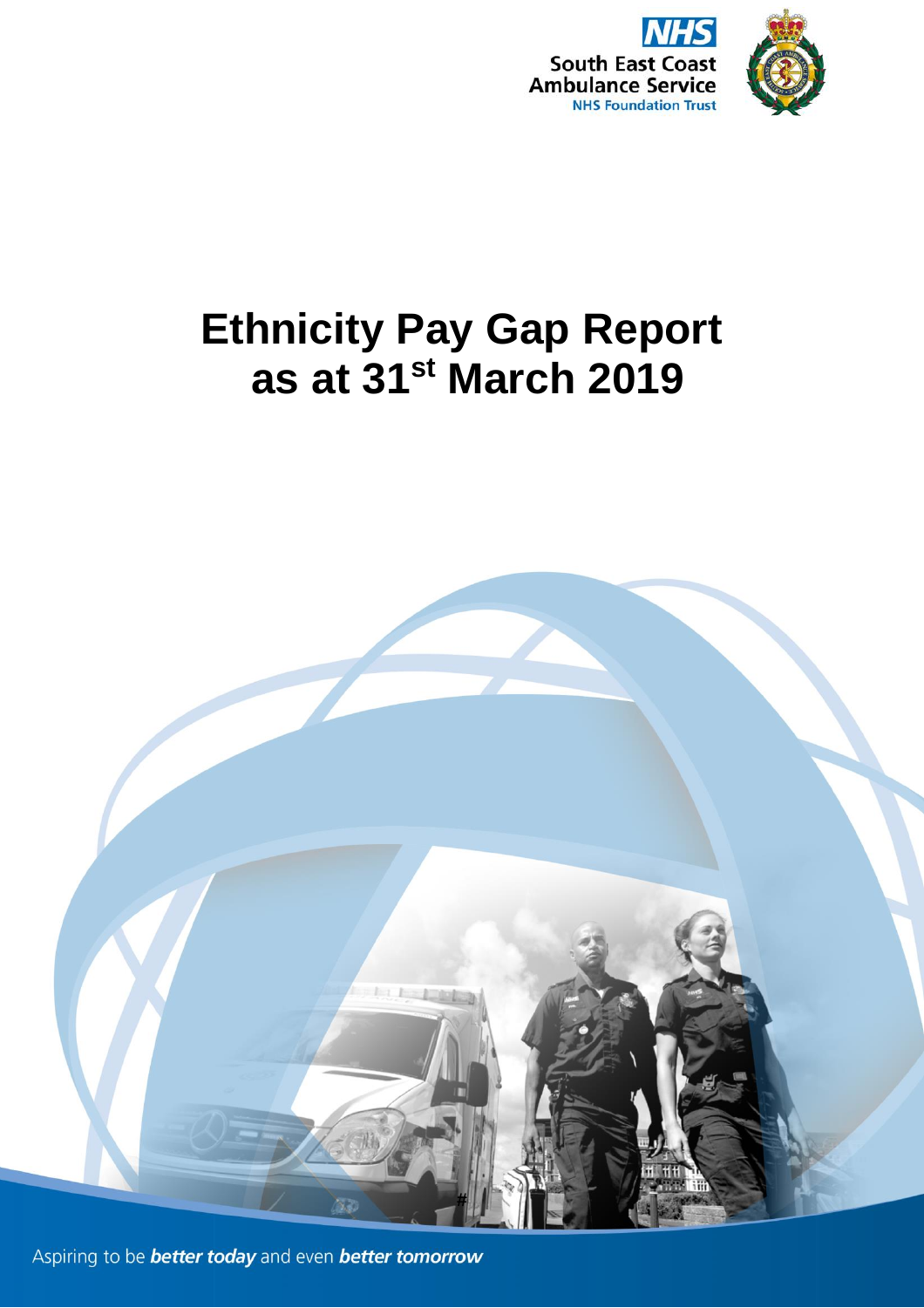# **Ethnicity Pay Gap Report as at 31st March 2019**

### **1. Introduction**

- 1.1.The Government is due to publish the results of its consultation on mandated ethnicity pay gap reporting. This follows on from the gender pay audit obligations which were added to the Equality Act in 2017. The Office for National Statistics (ONS) also published its first report into ethnicity pay gaps in Britain in 2018.
- 1.2.It is considered best practice for organisations to be aware of the ethnicity pay gap within their organisations, although publication is not mandated. A high ethnicity pay gap can indicate there may a number of issues to deal with, and the individual calculations may help us to identify potential causes.

#### **2. What does the audit cover?**

2.1.In the absence of formal guidance in the way which ethnicity pay gap report should be run, the methodology provided by the gender pay gap was followed.

The ONS ethnicity breakdown is based mostly around the 10-category ethnicity breakdown (Table 1) because a larger breakdown allows observation differences between different ethnic groups rather than that which is otherwise lost when using a more aggregated ethnicity classification. However, they did also produce a five category and two category breakdown. Our report is using the two-category breakdown that we use for the Workforce Race Equality standard and we have also included the data for those whose ethnicity is undeclared.

| <b>ONS</b> 10-category ethnicity                                                                                                                                                                                                                                                                                                                                   | <b>ONS</b> 5-category ethnicity                                                                                                                                                                                                                                                                                               | <b>ONS</b> 10-category ethnicity                                                                       |  |  |  |  |
|--------------------------------------------------------------------------------------------------------------------------------------------------------------------------------------------------------------------------------------------------------------------------------------------------------------------------------------------------------------------|-------------------------------------------------------------------------------------------------------------------------------------------------------------------------------------------------------------------------------------------------------------------------------------------------------------------------------|--------------------------------------------------------------------------------------------------------|--|--|--|--|
| breakdown                                                                                                                                                                                                                                                                                                                                                          | breakdown                                                                                                                                                                                                                                                                                                                     | breakdown                                                                                              |  |  |  |  |
| <b>White British</b><br>$\bullet$<br><b>White Other</b><br>$\bullet$<br>Mixed or Multiple ethnic<br>$\bullet$<br>groups<br>Indian<br>$\bullet$<br>Pakistan<br>$\bullet$<br>Bangladeshi<br>$\bullet$<br>Chinese<br>$\bullet$<br>Any other Asian<br>$\bullet$<br><b>Black African, Caribbean</b><br>$\bullet$<br>or Black British<br>Other ethnic group<br>$\bullet$ | White (White British,<br>$\bullet$<br>White Other)<br><b>Black African, Caribbean</b><br>$\bullet$<br>or Black British<br>Mixed or Multiple ethnic<br>$\bullet$<br>groups<br>Asian (Chinese, Indian,<br>$\bullet$<br>Bangladeshi, Pakistani,<br>Other Asian)<br>Other ethnic group (Arab,<br>$\bullet$<br>Other ethnic group) | White (including White)<br>$\bullet$<br>British and White Other)<br>Ethnic minority group<br>$\bullet$ |  |  |  |  |

**Table 1: ONS ethnicity breakdowns**

- 2.2.The ethnicity pay audit is different to equal pay, which looks at the pay differences between people of different ethnicities carrying out the same jobs, similar jobs or work of equal value. Any potential equal pay issues are addressed by adherence to Agenda for Change terms and conditions and pay framework, and our robust and objective job evaluation process. Ethnicity pay gap figures are affected by differences in the ethnic composition across our job grades and roles.
- 2.3.The following calculations were undertaken as part of the audit.
	- Mean gender pay gap in hourly pay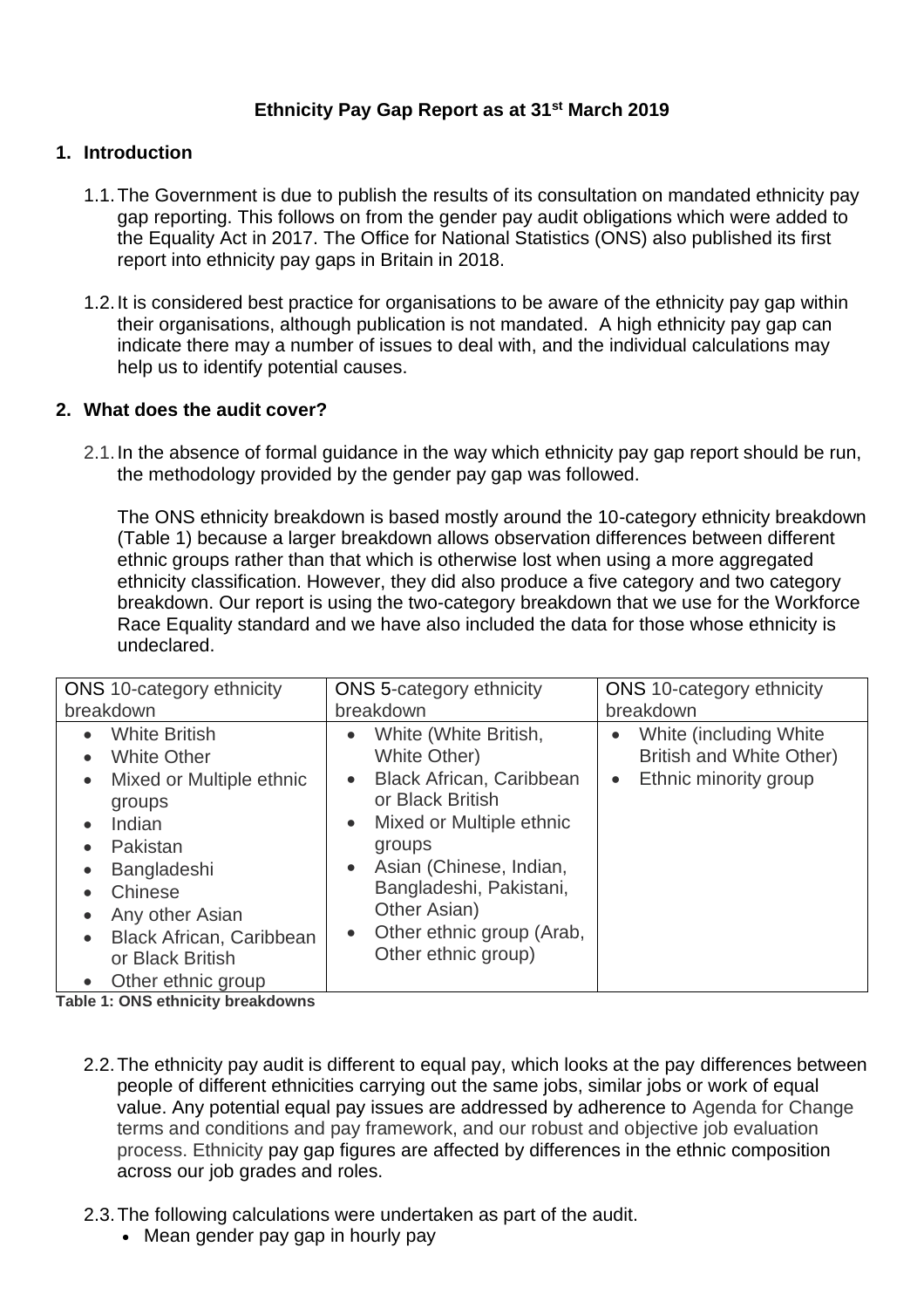- Median gender pay gap in hourly pay
- Mean bonus gender pay gap
- Median bonus gender pay gap
- Proportion of males and females receiving a bonus payment
- Proportion of males and females in each pay quartile

# **3. Our Ethnicity Pay Gap data**

3.1.Our data for this submission as at 31st March 2019, when the Trust workforce consisted of 135 Black and Minority Ethnic staff (3.6%), 3473 White staff (93%) and 125 staff whose ethnicity record is not stated/Null (3.4%) totalling 3,733 employees.

#### 3.2.**Mean and median ethnicity pay gap in hourly pay**

The table below shows the difference in the mean and median hourly rates, and the pay gap as a percentage for 2019, and how this compares to the audit which was undertaken for 31<sup>st</sup> March 2018.

Ethnicity profile as 31st March 2019

Data shows a positive reduction in the pay gap for both the mean and median hourly rates for BME and White staff, with no median pay gap to report.

|                                                   |                                      | 2018                                   | 2019                                          |                                        |  |  |
|---------------------------------------------------|--------------------------------------|----------------------------------------|-----------------------------------------------|----------------------------------------|--|--|
|                                                   | <b>Mean</b><br><b>Hourly</b><br>Rate | <b>Median</b><br><b>Hourly</b><br>Rate | <b>Mean</b><br>(avg)<br><b>Hourly</b><br>Rate | <b>Median</b><br><b>Hourly</b><br>Rate |  |  |
| <b>BME</b>                                        | £12.86                               | £11.88                                 | £13.92                                        | £13.26                                 |  |  |
| <b>White</b>                                      | £13.12                               | £12.97                                 | £13.80                                        | £13.26                                 |  |  |
| <b>Not stated</b>                                 | £14.34                               | £14.14                                 | £15.51                                        | £14.92                                 |  |  |
| <b>Null</b>                                       | £21.80                               | £14.70                                 | £14.24                                        | £12.67                                 |  |  |
| <b>Difference between</b><br><b>White and BME</b> | £0.26                                | £1.09                                  | £0.12                                         | £0.00                                  |  |  |
| <b>Ethnicity Pay Gap %</b>                        | 1.98%                                | 8.40%                                  | 0.86%                                         | 0.00%                                  |  |  |

**Table 2: Ethnicity Pay Gap for 2018 and 2019**

#### 3.3.**Ethnicity breakdown by pay quartile**

The figures below show a ranking of our employees from highest to lowest paid, dividing this into quartiles and providing a percentage ethnicity breakdown in each of these. Although we are aware of the issues of underrepresentation when compared to the communities we serve, the data is positive and shows a more even distribution of BME staff across the four quartiles based on the overall workforce profile. It also shows increased ethnicity reporting and a reduction in the staff not providing this information.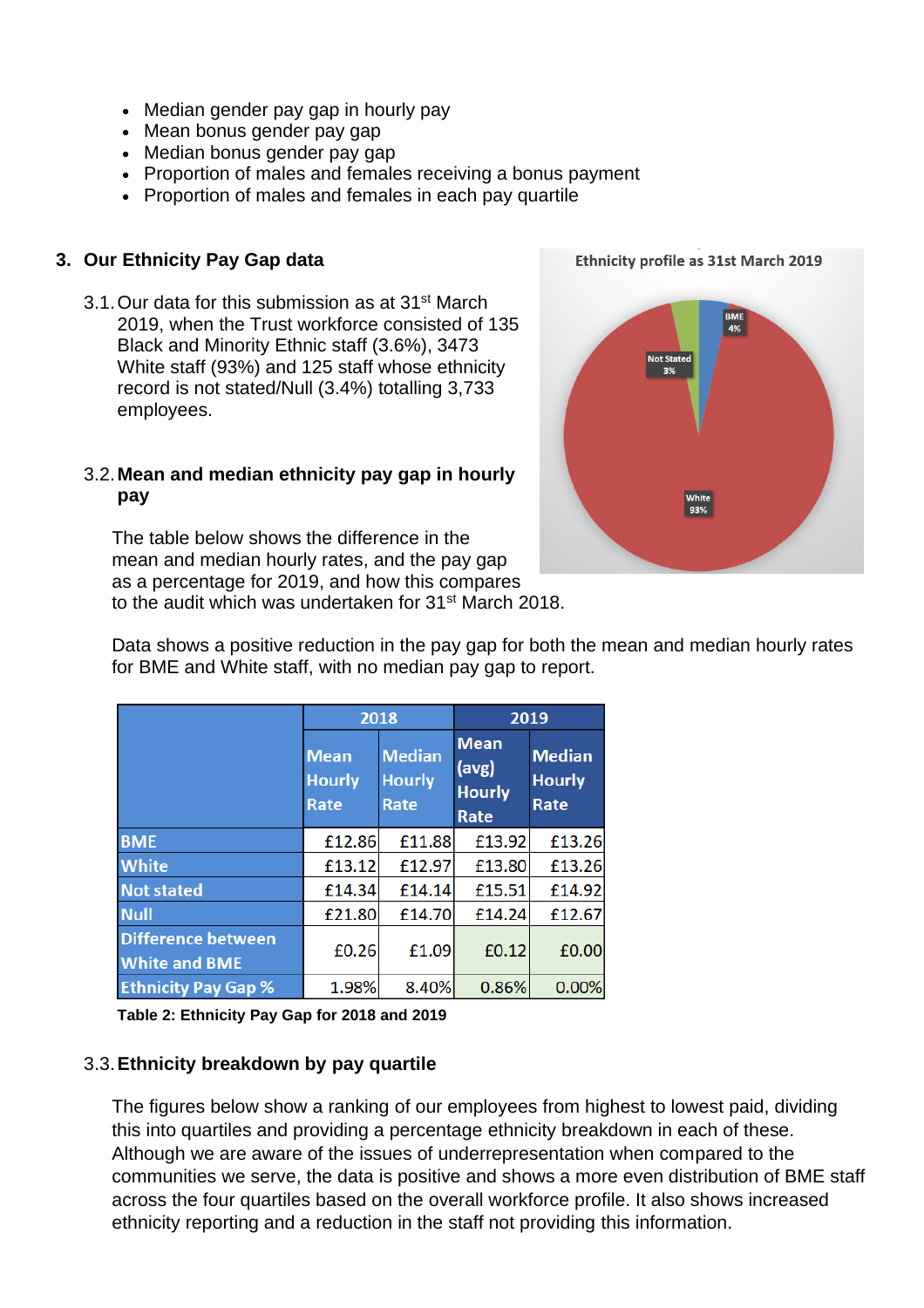|                      | 2018        |       |              |        |              |       |                  | 2019  |              |        |             |       |  |  |
|----------------------|-------------|-------|--------------|--------|--------------|-------|------------------|-------|--------------|--------|-------------|-------|--|--|
|                      |             |       |              |        | Not Stated/  |       |                  |       |              |        | Not Stated/ |       |  |  |
|                      | <b>BME</b>  |       | <b>White</b> |        | unspecified  |       | <b>BME</b>       |       | <b>White</b> |        | unspecified |       |  |  |
| <b>Quartiles 1-4</b> | headcount % |       | headcount %  |        | headcount %' |       | headcount %      |       | headcount %  |        | headcount % |       |  |  |
| 1 - Lower pay        | 43          | 5.09% | 776          | 91.83% | 26           | 3.24% | 35               | 3.95% | 833          | 94.02% | 18          | 2.03% |  |  |
| 2 - Lower middle pay | 24          | 2.84% | 782          | 92.65% | 38           | 4.63% | 31               | 3.26% | 893          | 93.90% | 27          | 2.84% |  |  |
| 3 - Upper middle pay | 26          | 3.07% | 797          | 93.99% | 25           | 3.04% | 35               | 3.74% | 874          | 93.38% | 27          | 2.88% |  |  |
| 4 - Upper pay        | 30          | 3.55% | 759          | 89.72% | 57           | 6.98% | 34               | 3.54% | 873          | 90.94% | 53          | 5.52% |  |  |
| <b>Totals</b>        | 123         | 3.64% | 3114         | 92.05% | 146          | 4.48% | 135 <sub>1</sub> | 3.62% | 3473         | 93.04% | 125         | 3.35% |  |  |

**Table 3: Ethnicity pay Gap by quartile, 2018 and 2019**

#### 3.4. **Mean and median bonus ethnicity pay gap.**

The only bonus payments made by the Trust are to eligible staff who apply for the Clinical Excellence Awards (CEAs), which can be awarded nationally or locally. Due to the small numbers of bonus payments made in 2019 potentially rendering recipients identifiable if published, the report will not be covering the results of this calculation. Bonus payments are awarded in recognition of excellent practice over and above contractual requirements.

### 3.5.**Ethnicity Pay Gap by pay band**

As mentioned, although Agenda for Change ensures that we are providing equal pay for equal work, we can see there are increases in the BME workforce across a number of pay bands as at 31 March 2019. However, we are unable to determine if any of the decreases (pay bands 4, 6 and 8c) relates to progression or service leavers from the service.



**Chart 2: BME Workforce by Pay band 2018 and 2019**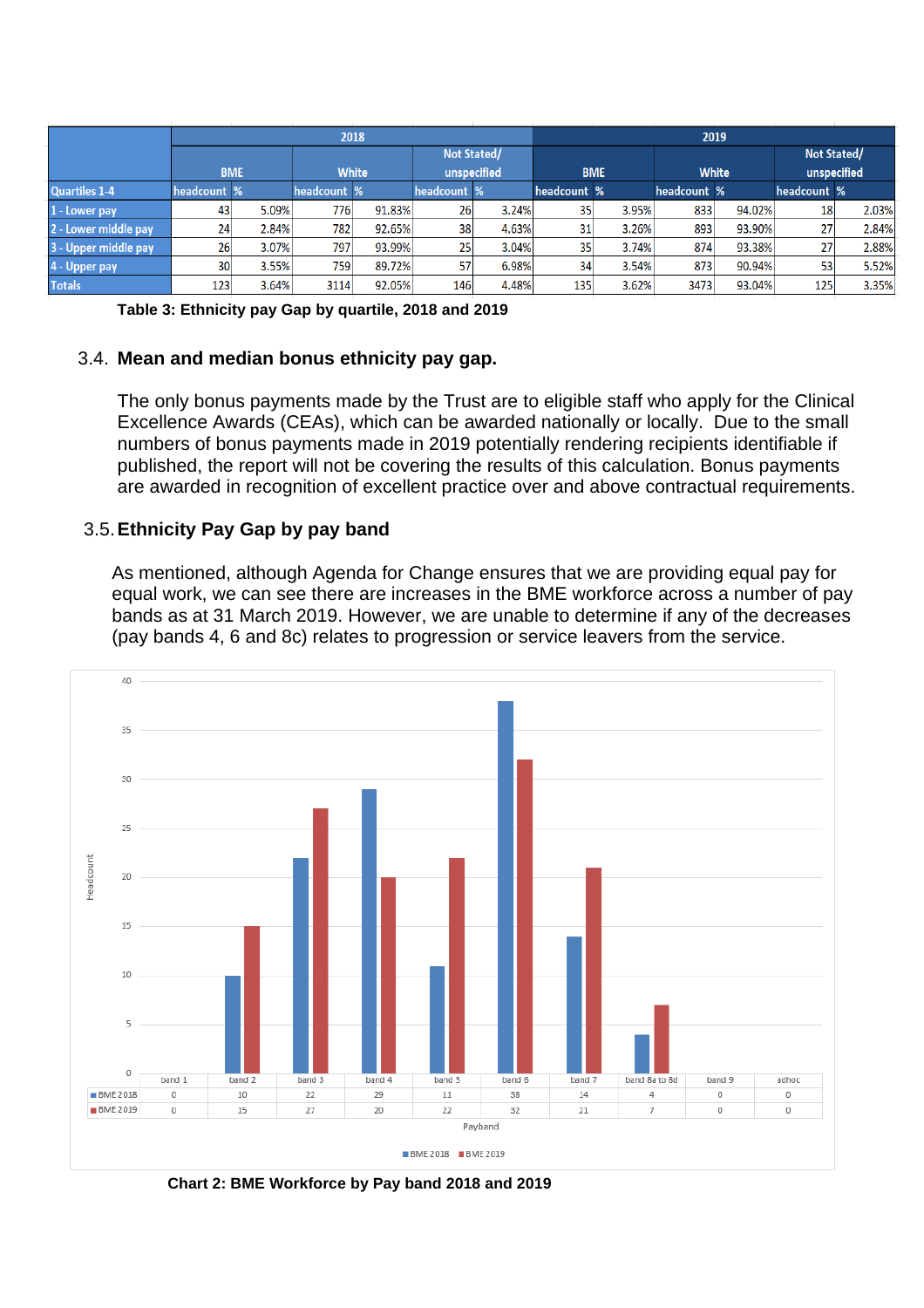|                        | band 1   | band 2          | band 3 | band 4          | band 5          | band 6 | band 7 | band 8a<br>to 8d | band 9 | adhoc          |
|------------------------|----------|-----------------|--------|-----------------|-----------------|--------|--------|------------------|--------|----------------|
| <b>BME 2018 %</b>      |          |                 |        |                 |                 |        |        |                  |        |                |
| (of overall w/force)   | 0.00%    | 0.27%           | 0.59%  | 0.78%           | 0.29%           | 1.02%  | 0.38%  | 0.11%            | 0.00%  | 0.00%          |
| <b>BME 2019 %</b>      |          |                 |        |                 |                 |        |        |                  |        |                |
| (of overall w/force)   | 0.00%    | 0.40%           | 0.72%  | 0.54%           | 0.59%           | 0.86%  | 0.56%  | 0.19%            | 0.00%  | 0.00%          |
| BME (headcount) 2018   | 0        | 10 <sup>1</sup> | 22     | 29              | 11              | 38     | 14     |                  | 0      | 0              |
| BME (headcount)2019    | $\Omega$ | 15              | 27     | 20 <sup>1</sup> | 22              | 32     | 21     |                  | 0      | 0              |
| White (headcount) 2018 |          | 142             | 594    | 789             | 267             | 946    | 233    | 97               | 3      | 8              |
| White (headcount)2019  |          | 190             | 877    | 433             | 707             | 758    | 393    | 119              | 3      | 10             |
| Unspecified/not stated |          |                 |        |                 |                 |        |        |                  |        |                |
| (headcount) 2018       | $\Omega$ | 9               | 13     | 32              | 10 <sup>1</sup> | 40     | 16     |                  |        | $\overline{0}$ |
| Unspecified/not stated |          |                 |        |                 |                 |        |        |                  |        |                |
| (headcount) 2019       | 01       | 10 <sup>1</sup> | 12     | 10 <sup>1</sup> | 28              | 24     | 25     | 11               |        | 0              |

**Table 4 Workforce ethnicity by pay band 2018 and 2019**

# **4. Conclusion**

- 4.1.The Trust has reduced the ethnicity pay gap identified in 2018. Although no targeted action to address this was undertaken specifically, it is believed that actions to make progress against the Workforce Race Equality Standard (WRES) and the Trust equality objective to become more representative of the communities we serve will have had a positive impact on the ethnicity pay audit.
- 4.2.It is important that the Trust continues to focus on further improvements against both the WRES and equality objective to maintain progress made. Further conclusions may be able to be drawn when the Trust publishes its annual Diversity and Inclusion report which includes analysis of leavers by pay band and ethnicity.
- 4.3. The Inclusion Working Group will be considering the publication of this of this report alongside the Gender Pay Audit for 2019 at their meeting on 6<sup>th</sup> March 2020.

# 5. **Recommendation**

5.1.The WWC is asked to note this paper and confirm that based on the data presented we do not have an ethnicity pay gap at this time. However, work to ensure progress against our equality objective to become more representative of the community we serve needs to be prioritised.

Prepared by: Asmina Islam Chowdhury, Inclusion Manager